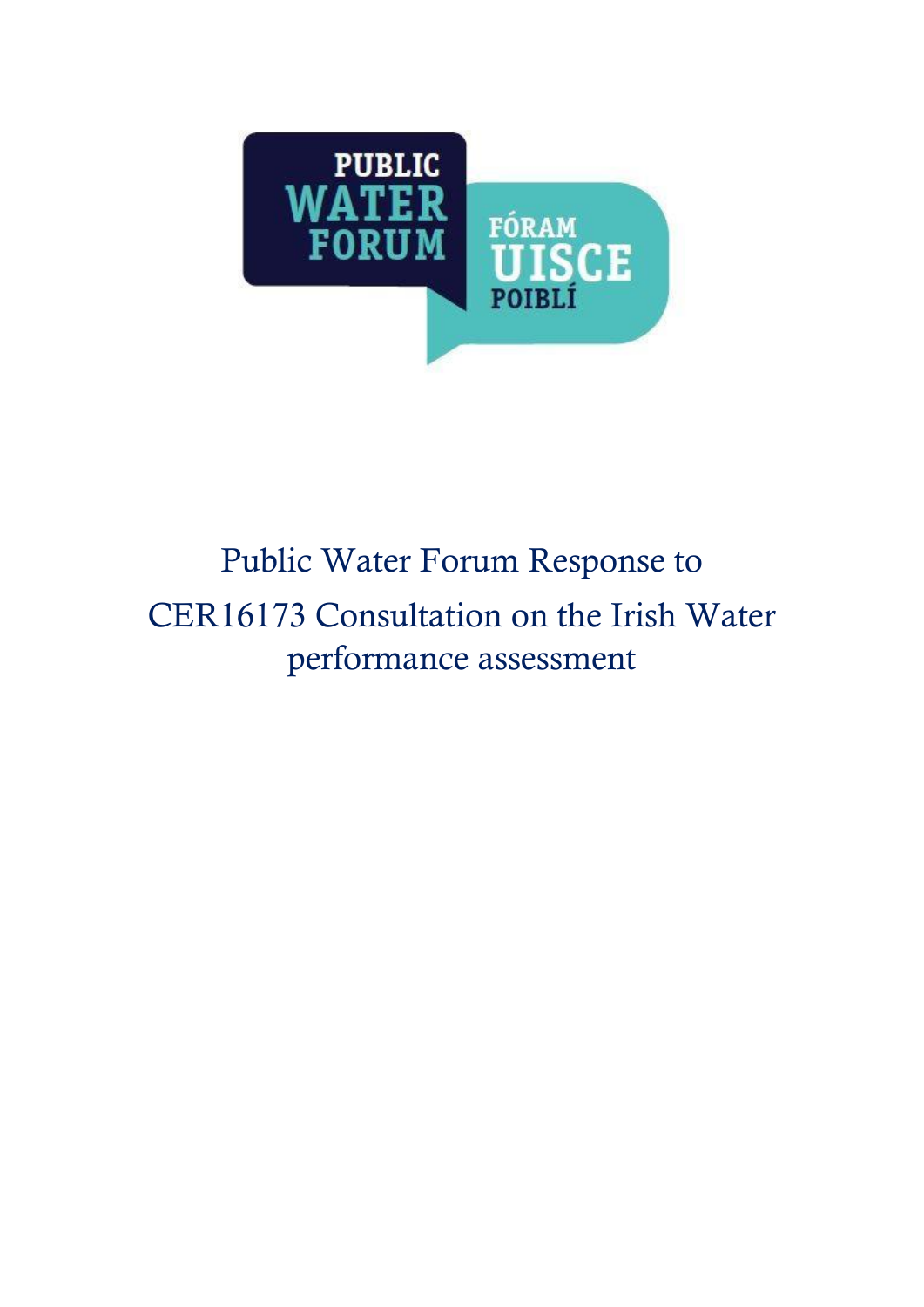

# **Customer Service**

The metrics proposed regarding customer service seem reasonable. However, the PWF wishes to draw attention to the issue that many users of Irish Water do not see themselves as customers in the sense that this is understood as a contractual relationship between the provider of a good or service and the purchaser of this good or service. Some domestic consumers in particular are more likely to see the service which Irish water provides as a public service to which they are entitled as citizens, while recognising that as with all public services, this comes at a cost. In this sense they do not see themselves as' customers'. Instead, where they perceive water as a public good and as a basic need for survival, issues of access and affordability assume a significance with water which is lacking in most other utilities. The construct of 'customer 'presupposes a capacity to function in a competitive market place where access to resources is derived from factors other than citizen entitlement. In an earlier submission to Irish Water, the PWF suggested that the company 'needs to address the distinction between citizen and customer explicitly in shaping all of its strategies and plans, recognising therein that the experience with other utilities may not be entirely transferable to the issue of water.'(April, 2016).

It is also recognised by the Forum that commercial users have a different set of expectations and requirements than is the case with domestic users. Here, there is a clear contractual relationship upon which the ongoing viability of an enterprise may well depend. For this group in particular it is important to establish what communication a complainant receives on the status or outcome of the investigation of a complaint, and, in those cases where a complaint is upheld, what remedy if any is provided to the complainant and what if any restitution is offered.

# **Environmental Performance**

The PWF notes that it was not provided with a formal opportunity to comment on the National Wastewater Sludge Management Plan referred to in this section of the Consultation document. While this Plan was open for general public consultation, the PWF has been specifically legislated for and has a defined status in the public arena concerning water.

The Forum recognises the critical importance of each of the three performance indicators referred to-pollution incidents relating to waste water, sludge disposal and waste water treatment plants not meeting requirements. It suggests, however, that the respective negative environmental impact of each of these may vary. Waste water treatment plants not meeting requirements most likely have a predictable, ongoing and quantifiable negative impact. Bringing such plants up to standard may, therefore, be more pressing as a priority than the elimination of possibly unforeseen or difficult to obviate risks associated with onceoff incidents. The CER, therefore, might wish to look at the relative weighting of each of the three indicators referred to.

Finally, the Forum draws attention to the soon to be published River Basin Catchment Management Plans. Clearly, all activities by Irish water with regard to waste water treatment will need to align with these plans and the CER may wish to monitor the issue with regard to this context as a fourth metric.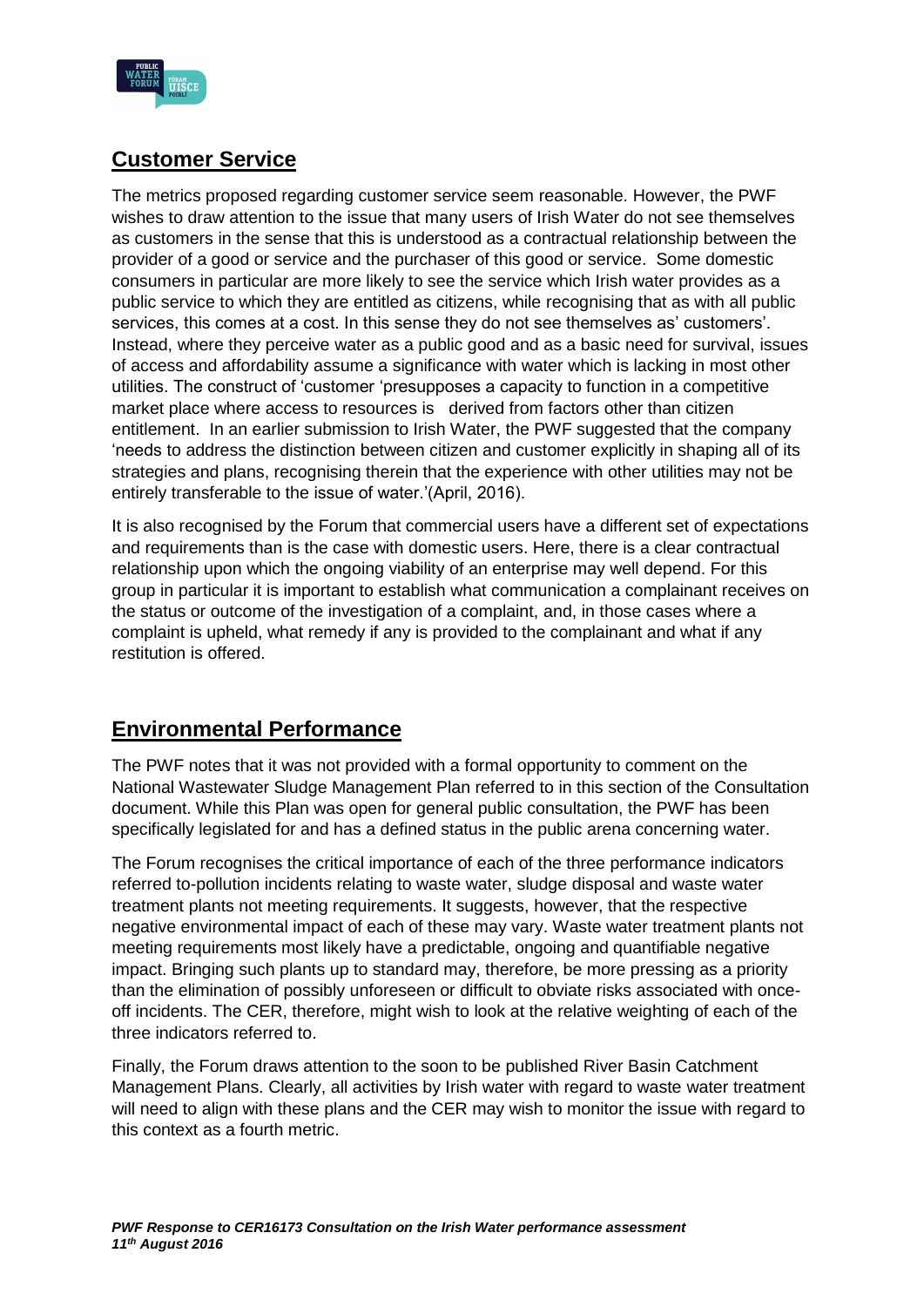

## **Water Supply/Quality of Service**

With regards to the wider water quality issue, the Forum draws attention to the absence of any focus in the Consultation document- other than with regards to THM's- on the processes involved in water treatment. The Forum considers that the public has inadequate information on the chemical and other processes involved in treating raw water for drinking purposes. It is concerned with the prevalence in Irish water on 'end of pipe' solutions to water treatment and considers that Irish Water should be required to approach the issue of providing quality drinking water with an emphasis on source protection and prevention of contamination and a correspondingly reduced emphasis on treatment. The PWF sees all users and in particular domestic users, playing their part as a 'public service' in source protection and the chances of success on this important factor are greatly enhanced when the whole community is part of the source protection strategy.

The Forum also considers that the metrics proposed regarding water quality should take account of the relative seriousness of different contamination risks. It takes the view for instance that lead in pipes is a particularly serious health risk especially for young children. The urgency of this issue needs to be reflected in the monitoring of Irish Water's plans to remove this hazard.

#### **Security of Water Supply**

The Forum notes the current leakage level (49%) of treated water and wishes to record its concern at the economic, commercial and environmental costs associated with such high leakage levels. It suggests that the CER seeks a plan from Irish Water for the ongoing and sustained reduction of leakage. This plan should be costed, subject to cost benefit analysis, have measurable time specific deliverables and be time bound. It should detail a pathway towards either the elimination of leaks or towards a point where the costs of leak repair/detection exceed the returns.

The Forum notes the concerns of the CER with headroom and considers that this is an important element of the overall discussion regarding security of supply. It proposes that the CER asks Irish Water to conduct a risk assessment exercise within the context of a range of particular scenarios to include adverse events such as breakdown of infrastructure, weather related catastrophic occurrences or attacks on the water supply. Having concluded and submitted this analysis, the Forum proposes that the CER requests a risk mitigation plan from Irish Water and monitors the implementation of this plan.

Finally in this regard, the Forum draws attention to the task of future proofing the security of supply objective with reference to the emerging trends in the wider landscape concerning demographic changes, regional economic development and infrastructural proposals. Clearly, all assumptions with regard to future developments in each of these domains are predicated on *a priori* assumptions of a secure and efficient water supply. Irish society as a whole, therefore, needs assurance with regards to the coherence of such planning generally and a specific assurance that the future investment plans of Irish Water- both with regard to drinking water and waste water- are cognisant of and aligned with the wider social and economic development project in a manner which is integrated, coherent and mutually reinforcing.